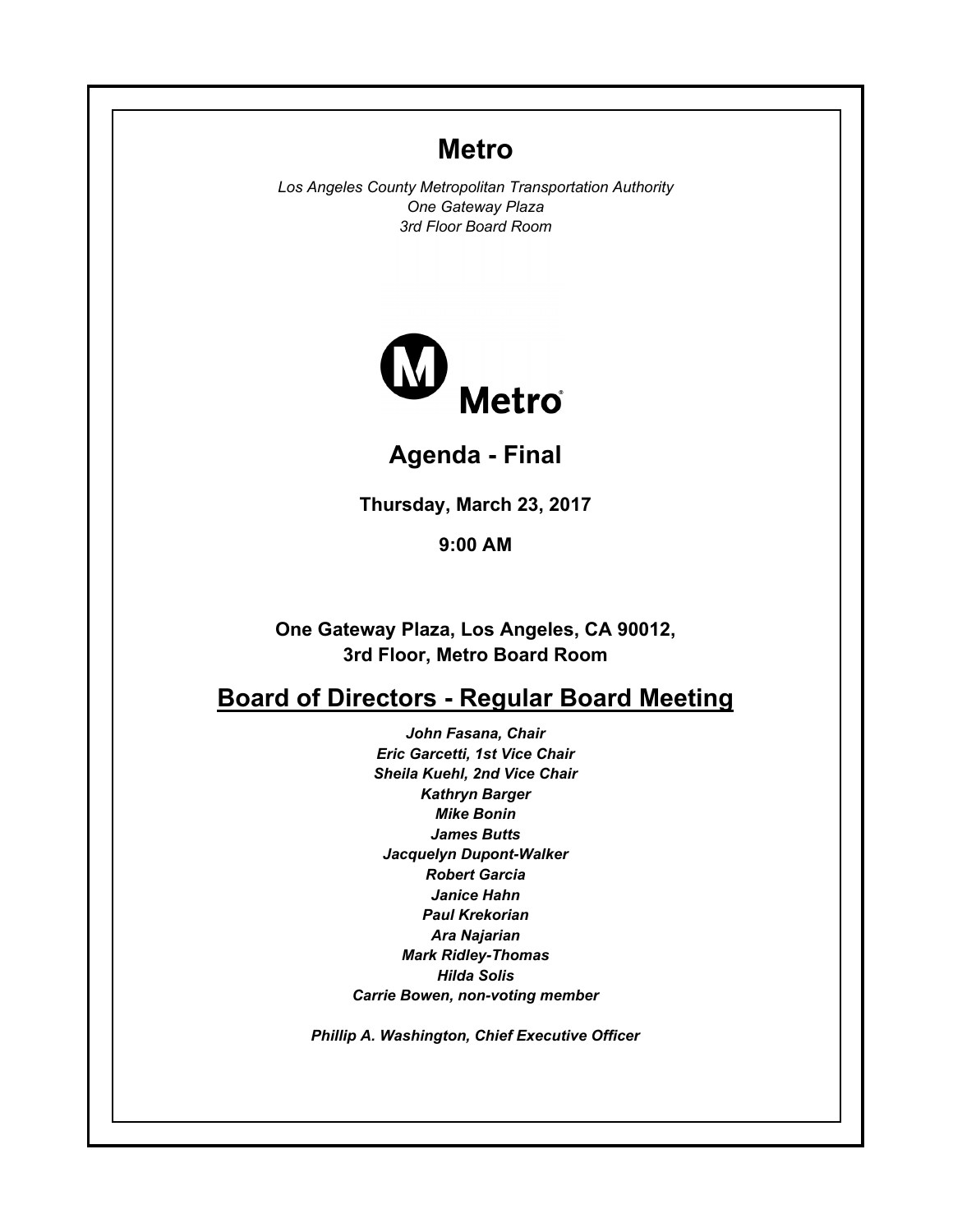#### **METROPOLITAN TRANSPORTATION AUTHORITY BOARD RULES** (ALSO APPLIES TO BOARD COMMITTEES)

#### **PUBLIC INPUT**

A member of the public may address the Board on agenda items, before or during the Board or Committee's consideration of the item for one (1) minute per item, or at the discretion of the Chair. A request to address the Board should be submitted in person at the meeting to the Board Secretary . Individuals requesting to speak on more than three (3) agenda items will be allowed to speak up to a maximum of three (3) minutes per meeting. For individuals requiring translation service, time allowed will be doubled.

Notwithstanding the foregoing, and in accordance with the Brown Act, this agenda does not provide an opportunity for members of the public to address the Board on any Consent Calendar agenda item that has already been considered by a Committee, composed exclusively of members of the Board, at a public meeting wherein all interested members of the public were afforded the opportunity to address the Committee on the item, before or during the Committee's consideration of the item, and which has not been substantially changed since the Committee heard the item.

The public may also address the Board on non-agenda items within the subject matter jurisdiction of the Board during the public comment period, which will be held at the beginning and /or end of each meeting. Each person will be allowed to speak for up to three (3) minutes per meeting and may speak no more than once during the Public Comment period. Speakers will be called according to the order in which the speaker request forms are received. Elected officials, not their staff or deputies, may be called out of order and prior to the Board's consideration of the relevant item.

In accordance with State Law (Brown Act), all matters to be acted on by the MTA Board must be posted at least 72 hours prior to the Board meeting. In case of emergency, or when a subject matter arises subsequent to the posting of the agenda, upon making certain findings, the Board may act on an item that is not on the posted agenda.

**CONDUCT IN THE BOARD ROOM** - The following rules pertain to conduct at Metropolitan Transportation Authority meetings:

**REMOVAL FROM THE BOARD ROOM** The Chair shall order removed from the Board Room any person who commits the following acts with respect to any meeting of the MTA Board:

- a. Disorderly behavior toward the Board or any member of the staff thereof, tending to interrupt the due and orderly course of said meeting.
- b. A breach of the peace, boisterous conduct or violent disturbance, tending to interrupt the due and orderly course of said meeting.
- c. Disobedience of any lawful order of the Chair, which shall include an order to be seated or to refrain from addressing the Board; and
- d. Any other unlawful interference with the due and orderly course of said meeting.

#### **INFORMATION RELATING TO AGENDAS AND ACTIONS OF THE BOARD**

Agendas for the Regular MTA Board meetings are prepared by the Board Secretary and are available prior to the meeting in the MTA Records Management Department and on the Internet. Every meeting of the MTA Board of Directors is recorded on CD's and as MP3's and can be made available for a nominal charge.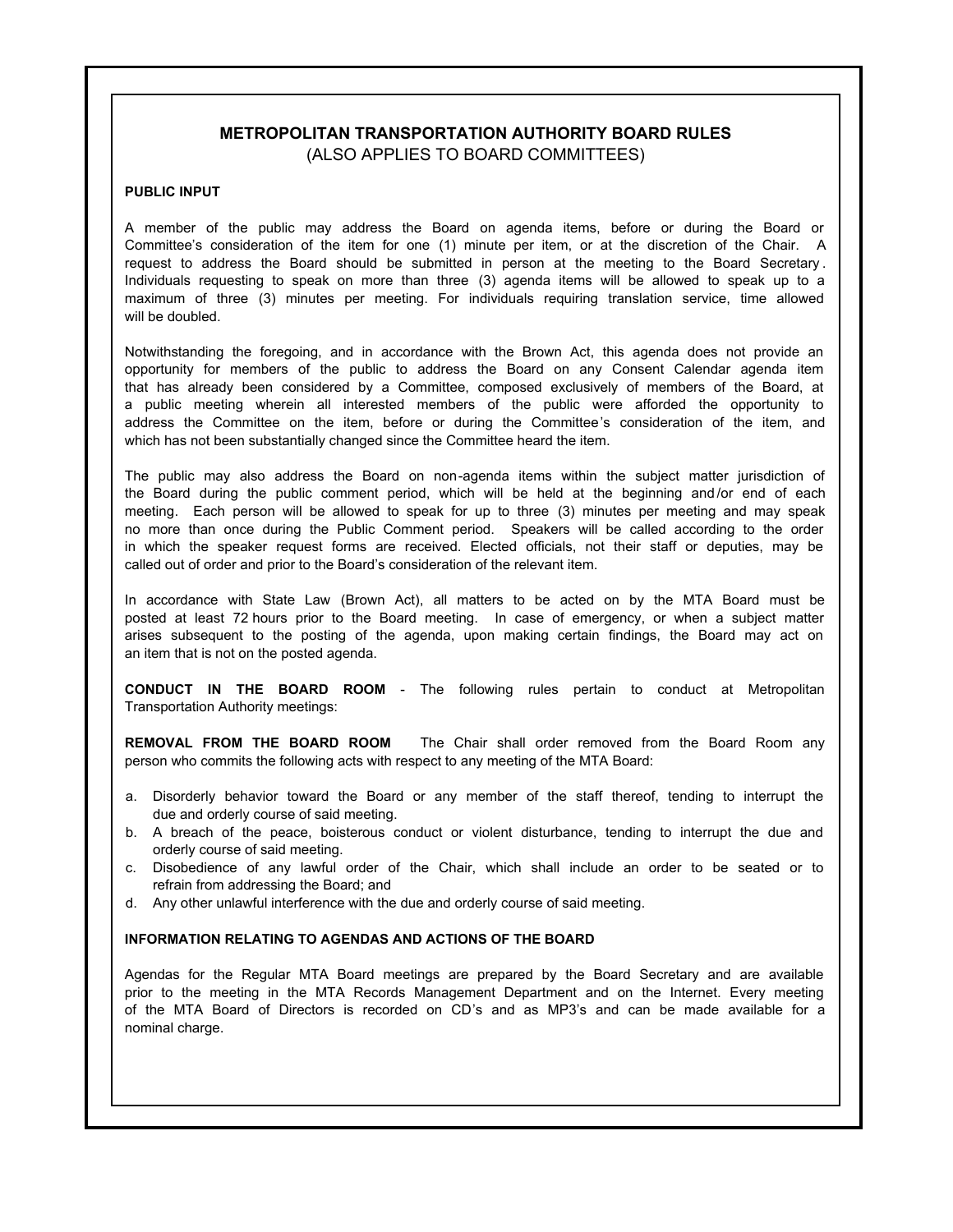#### **DISCLOSURE OF CONTRIBUTIONS**

The State Political Reform Act (Government Code Section 84308) requires that a party to a proceeding before an agency involving a license, permit, or other entitlement for use, including all contracts (other than competitively bid, labor, or personal employment contracts ), shall disclose on the record of the proceeding any contributions in an amount of more than \$ 250 made within the preceding 12 months by the party, or his or her agent, to any officer of the agency, additionally PUC Code Sec . 130051.20 requires that no member accept a contribution of over ten dollars (\$10) in value or amount from a construction company, engineering firm, consultant, legal firm, or any company, vendor, or business entity that has contracted with the authority in the preceding four years. Persons required to make this disclosure shall do so by filling out a "Disclosure of Contribution" form which is available at the LACMTA Board and Committee Meetings. Failure to comply with this requirement may result in the assessment of civil or criminal penalties.

#### **ADA REQUIREMENTS**

Upon request, sign language interpretation, materials in alternative formats and other accommodations are available to the public for MTA-sponsored meetings and events. All requests for reasonable accommodations must be made at least three working days (72 hours) in advance of the scheduled meeting date. Please telephone (213) 922-4600 between 8 a.m. and 5 p.m., Monday through Friday. Our TDD line is (800) 252-9040.

#### **LIMITED ENGLISH PROFICIENCY**

A Spanish language interpreter is available at all Board Meetings. Interpreters for Committee meetings and all other languages must be requested 72 hours in advance of the meeting by calling (213) 922-4600 or (323) 466-3876.



 $\left| \cdot \right|$  323.466.3876 x2

Español 323.466.3876 x3 한국어 日本語 中文 русскоий ภาษาไทย Հայերէն Tiếng Việt Municipal

#### **HELPFUL PHONE NUMBERS**

Copies of Agendas/Record of Board Action/Recordings of Meetings - (213) 922-4880 (Records Management Department) General Information/Rules of the Board - (213) 922-4600 Internet Access to Agendas - www.metro.net TDD line (800) 252-9040

#### **NOTE: ACTION MAY BE TAKEN ON ANY ITEM IDENTIFIED ON THE AGENDA**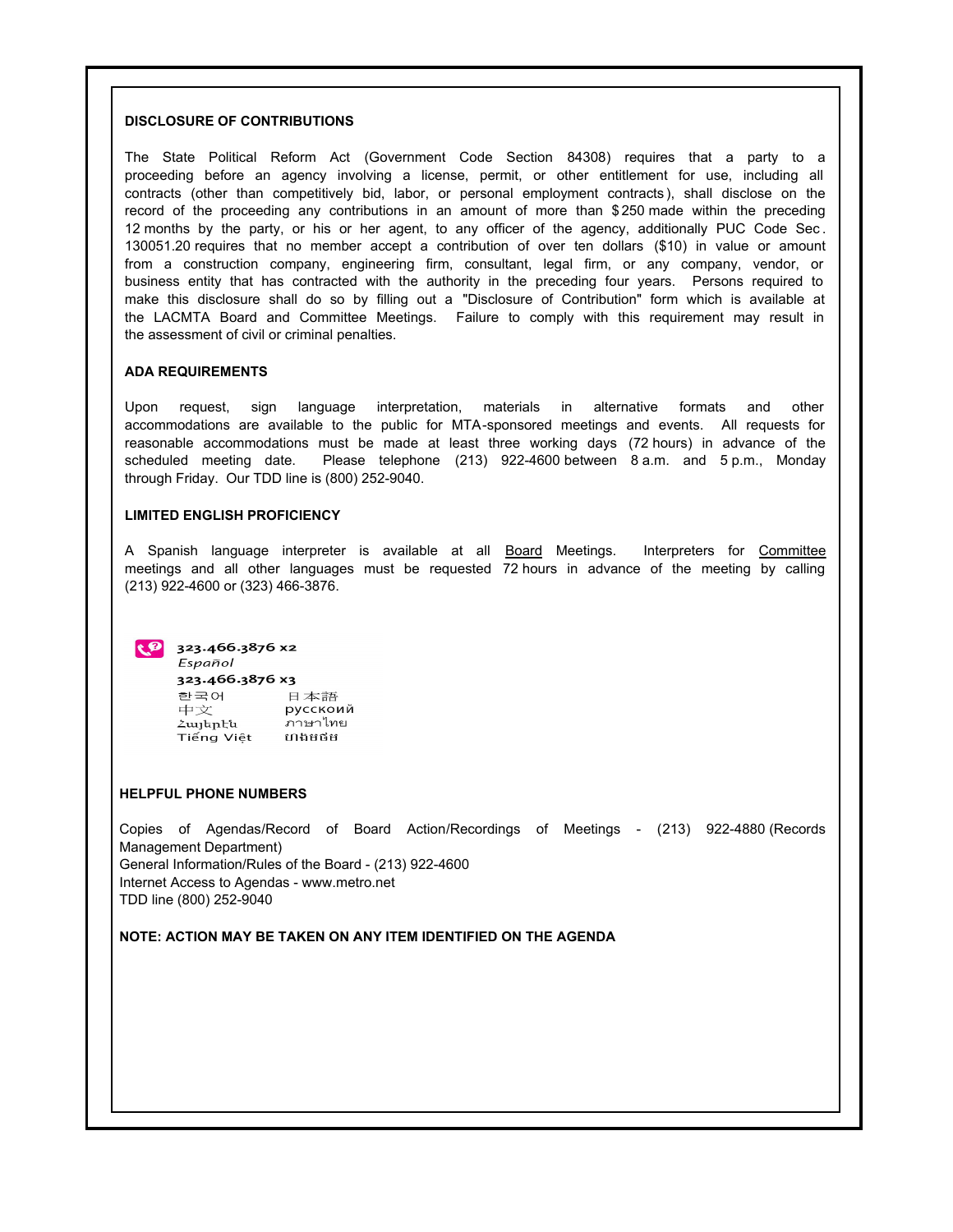## **CALL TO ORDER**

#### **ROLL CALL**

**APPROVE Consent Calendar Items: 2, 6, 7, 8, 10, 11, 13, 17, 19, 20, 21\*\* and 22.**

**Consent Calendar items are approved by one motion unless held by a Director for discussion and/or separate action.**

#### **\*\*Item requires two-thirds vote**

*Consent Calendar items are approved by one motion unless held by a Director for discussion and/or separate action.*

*\*\*Item requires 2/3 vote*

## **CONSENT CALENDAR**

2. APPROVE Minutes of the Regular Board Meeting held February 23, [2017-0129](http://metro.legistar.com/gateway.aspx?m=l&id=/matter.aspx?key=3939) **2017**

*Attachments:* [February 23, 2017 - Regular Board Meeting Minutes](http://metro.legistar.com/gateway.aspx?M=F&ID=86346643-927b-481e-ac2d-1305ecf10e8a.pdf)

#### **FINANCE, BUDGET AND AUDIT COMMITTEE (4-0) AND PLANNING AND PROGRAMMING COMMITTEE (3-0) MADE THE FOLLOWING RECOMMENDATION:**

- APPROVE the Resolution in Attachment A to: **6.** [2016-0987](http://metro.legistar.com/gateway.aspx?m=l&id=/matter.aspx?key=3783)
	- A. AUTHORIZE the Chief Executive Officer (CEO) or his designee to **claim \$7,750,898 in fiscal year (FY) 2016-17 LCTOP grant funds for one year of Gold Line Foothill Extension Phase 2A operations and one year of Expo Line Phase 2 operations**; and
	- B. CERTIFY that Metro will comply with LCTOP Certification and Assurances and the Authorized Agent requirements, and authorize the CEO or his designee to execute all required documents and any amendments with the California Department of Transportation.

*Attachments:* [Attachment A - Resolution for FY2016-17 LCTOP Funding](http://metro.legistar.com/gateway.aspx?M=F&ID=9cdc1e93-0c11-4fee-b34a-43af2231b5c4.pdf)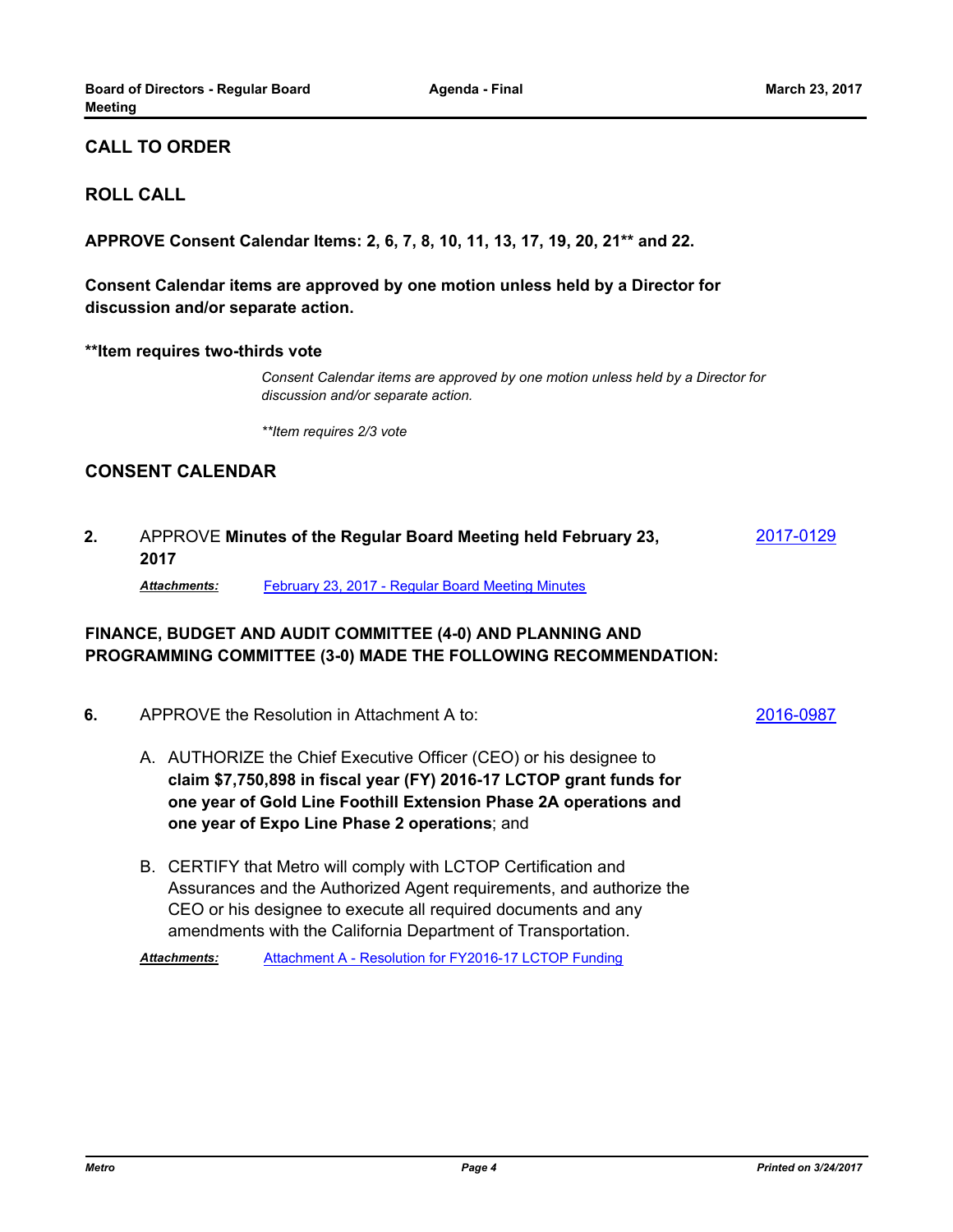#### **FINANCE, BUDGET AND AUDIT COMMITTEE MADE THE FOLLOWING RECOMMENDATION (4-0):**

- CONSIDER: **7.** [2016-0807](http://metro.legistar.com/gateway.aspx?m=l&id=/matter.aspx?key=3600)
	- A. AUGMENTING the Life-of-Project (LOP) Budget for the **P2000 Light Rail Vehicle Overhaul Program** (CP 206044) by \$30,000,000 adjusting the LOP Budget from \$130,800,000 originally established March 2013, to \$160,800,000;
	- B. AUTHORIZING the Chief Executive Officer to award a firm-fixed price Contract No. OPP2000 Light Rail Vehicle Overhaul to Alstom Transportation Inc. in the amount of \$140,079,867, inclusive of taxes for a period of 50 months for the overhaul and delivery of the 52 P2000 LRVs, subject to resolution of protest(s), if any; and
	- C. FINDING that the award to Alstom Transportation, Inc. is the proposer providing the best value and is the most advantageous to Metro.
	- **[Attachment A Procurement Summary](http://metro.legistar.com/gateway.aspx?M=F&ID=46dca696-2bb0-4dda-8969-83a42ea8acf5.pdf)** [Attachment B - P2000 Uses and Sources](http://metro.legistar.com/gateway.aspx?M=F&ID=3a6c6eef-adee-4b33-8245-87eaf0497a5a.pdf) [Attachment C - BR DATED JULY 17, 2014 PURCHASE OF NEW HRVs AND R](http://metro.legistar.com/gateway.aspx?M=F&ID=4865c1a2-c1b0-4f37-9efa-29fb7d84bc5c.pdf) [Attachment D - FTA LTTR RE LOCAL PILOT HIRING PROGRAM DATED SEP](http://metro.legistar.com/gateway.aspx?M=F&ID=6021c8c7-40a2-4b66-8293-0f8b637d296a.pdf) [Attachment E - DEOD Summary](http://metro.legistar.com/gateway.aspx?M=F&ID=61b06596-97df-4636-987c-fc33c7f2a349.pdf) *Attachments:*

## **PLANNING AND PROGRAMMING COMMITTEE (3-0) AND EXECUTIVE MANAGEMENT COMMITTEE MADE THE FOLLOWING RECOMMENDATION:**

APPROVE the release of the **draft Measure M Master Guidelines for 8.** [2017-0051](http://metro.legistar.com/gateway.aspx?m=l&id=/matter.aspx?key=3861) **public review**. [Attachment A - Draft Measure M Guidelines.Rev](http://metro.legistar.com/gateway.aspx?M=F&ID=ede47cc8-67d2-49b6-99b5-5dd575f9a9d4.pdf) [Attachment B - 20% Transit Operations Process & Working Group](http://metro.legistar.com/gateway.aspx?M=F&ID=02b0233a-d28c-4708-a48f-3b56b282be11.pdf) *Attachments:*

[Attachment C - Rev-17% Local Return Process & Working Group](http://metro.legistar.com/gateway.aspx?M=F&ID=6be840e2-10d4-40e0-9ac4-03b1b0526840.pdf)

[Presentation - Item 8 Draft Measure M Guidelines](http://metro.legistar.com/gateway.aspx?M=F&ID=87d9a1d4-eedb-4c68-a558-8e7d8ad29615.pdf)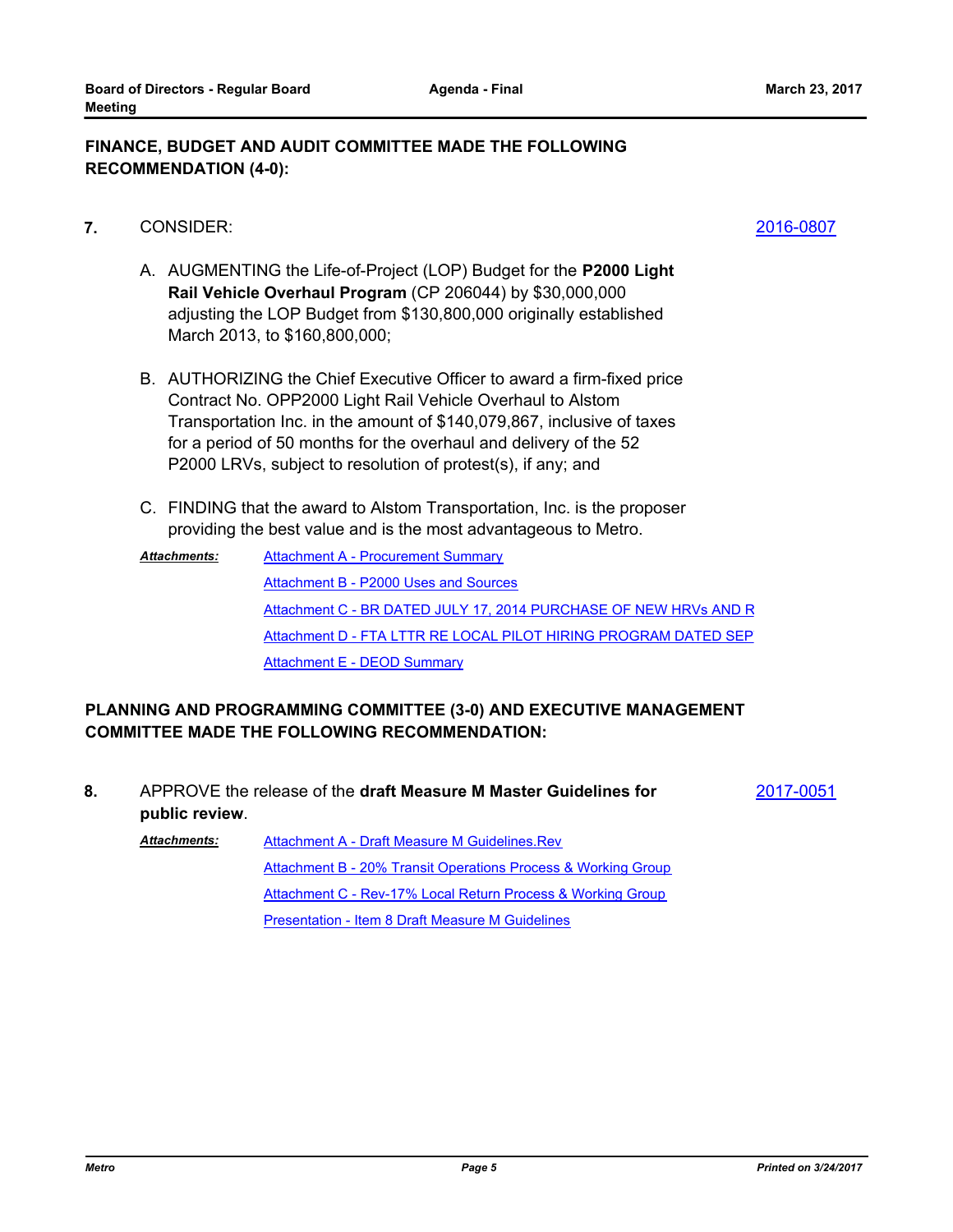**Meeting**

#### **PLANNING AND PROGRAMMING COMMITTEE MADE THE FOLLOWING RECOMMENDATION (3-0):**

- **10.** AUTHORIZE the Chief Executive Officer (CEO) to:  $\frac{2017-0066}{201}$  $\frac{2017-0066}{201}$  $\frac{2017-0066}{201}$ 
	- A. EXECUTE Modification No. 6 to Contract No. AE354280011791 with **RNL Interplan, Inc. (RNL) for the Willowbrook/Rosa Parks Station Improvement Project (Project) Design and Engineering Services** to complete final design for the Project in the firm fixed amount of \$1,391,035, increasing the total contract value from \$6,904,331 to \$8,295,366; and

**Agenda - Final**

- B. INCREASE Contract Modification Authority (CMA) specific to Contract No. AE 354280011791 for the Willowbrook/Rosa Parks Station Improvement Project Design and Engineering Services, in the amount of \$250,000, increasing the total authorized CMA amount from \$1,151,214 to \$1,401,214.
- **[Attachment A Procurement Summary](http://metro.legistar.com/gateway.aspx?M=F&ID=e6a53194-75a5-4cdb-87c8-c0f8fe3c26d2.pdf)** [Attachment B - Contract Modification\\_Change Order Log](http://metro.legistar.com/gateway.aspx?M=F&ID=8d6c3f26-a723-49f0-b594-53228d7e1fa1.pdf) **[Attachment C - DEOD Summary](http://metro.legistar.com/gateway.aspx?M=F&ID=b1d796cc-1aaa-4c43-806c-7c3e0a2b5d4e.pdf) [Attachment D - Project Summary](http://metro.legistar.com/gateway.aspx?M=F&ID=6c0f02e6-b5fb-401b-8a5b-4a72c6f17c8f.pdf)** *Attachments:*

## **PLANNING AND PROGRAMMING COMMITTEE MADE THE FOLLOWING RECOMMENDATION (3-0):**

11. AUTHORIZE the Chief Executive Officer, in accordance with the 2006 **[2016-0997](http://metro.legistar.com/gateway.aspx?m=l&id=/matter.aspx?key=3793)** Board adopted Bicycle Transportation Strategic Plan (Attachment C), to award a Contract No. PS67785000 (Contract) to Estolano LeSar Perez Advisors for a three-year period of performance for the **Bicycle Education Safety Team (BEST)** program in the amount of \$2,308,001.01, subject to resolution of protest(s), if any.

**[Attachment A - Procurement Summary](http://metro.legistar.com/gateway.aspx?M=F&ID=01d7d80b-db8f-4345-8f94-ce83b63f8daa.pdf)** [Attachment B - DEOD Summary](http://metro.legistar.com/gateway.aspx?M=F&ID=f07d2b60-6a87-4cf4-b3d0-848964e462b4.pdf) [Attachment C - 2006 Bicycle Transportation Strategic Plan](http://metro.legistar.com/gateway.aspx?M=F&ID=5ffb8704-ab8d-4509-85e9-f7c385a9dc0e.pdf) [Attachment D - Active Transportation Strategic Plan](http://metro.legistar.com/gateway.aspx?M=F&ID=fd8dcb5f-1dcb-4812-880c-9ca6e314f18b.pdf) [Attachment E - BEST Program Board Presentation](http://metro.legistar.com/gateway.aspx?M=F&ID=3779b850-7d05-4b55-8d72-c4b5b1db0135.pdf) *Attachments:*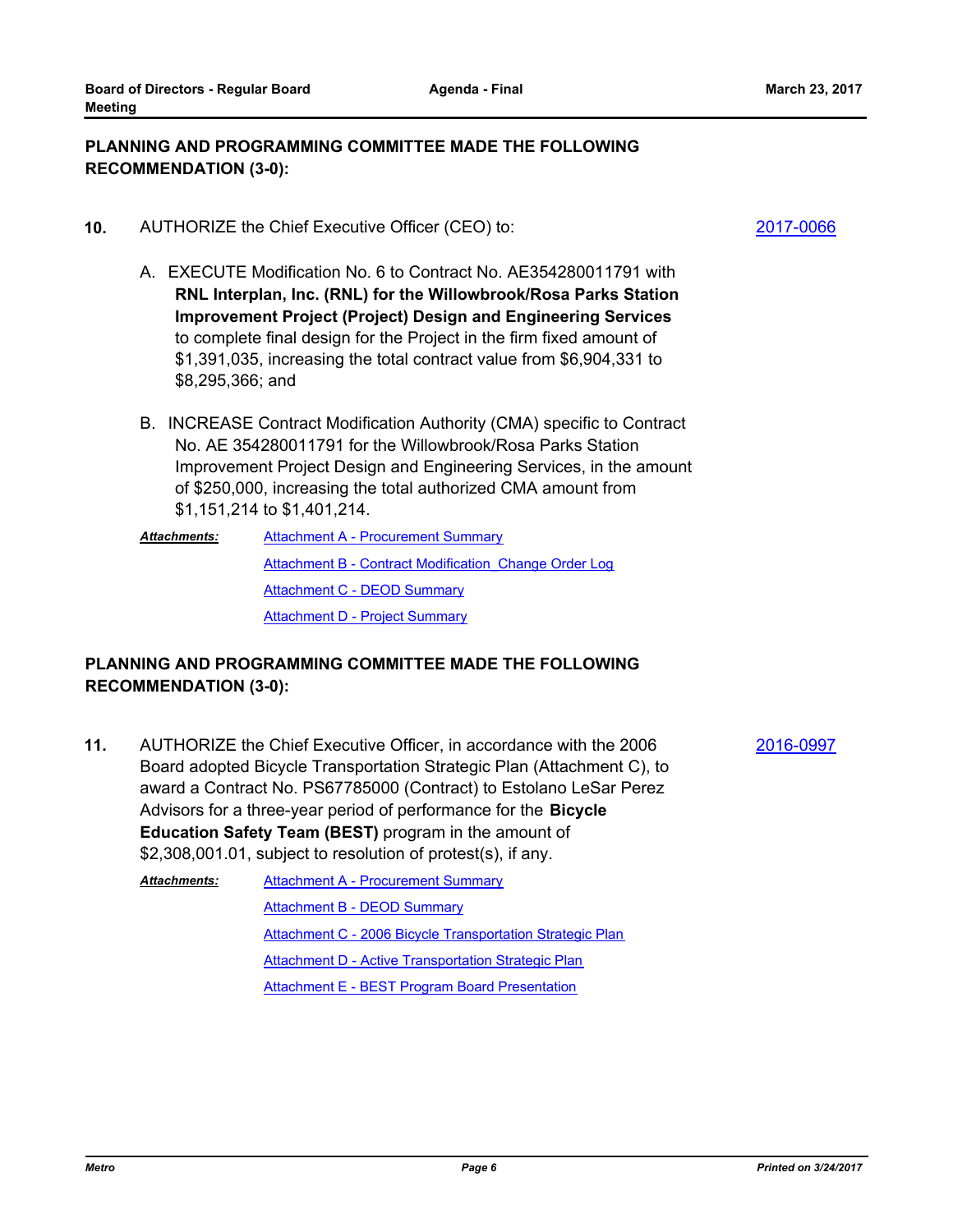## **EXECUTIVE MANAGEMENT COMMITTEE MADE THE FOLLOWING RECOMMENDATION (3-0-1):**

AUTHORIZE the Chief Executive Officer to execute two Easement **13.** [2017-0023](http://metro.legistar.com/gateway.aspx?m=l&id=/matter.aspx?key=3833) Agreements allowing construction of a portion of the **Hope/2nd Street Pedestrian Bridge to be built on, and Metro patron access across, private property owned by the Broad Museum**.

[Attachment A - July 2014 Board Motion 77](http://metro.legistar.com/gateway.aspx?M=F&ID=8cc4d21b-a3c1-46d9-8fd6-9992999948c8.pdf) [Attachment B - Conceptual Design](http://metro.legistar.com/gateway.aspx?M=F&ID=bf3a24c5-3d41-4233-808f-481dc1362059.pdf) [Attachment C - Site Plan](http://metro.legistar.com/gateway.aspx?M=F&ID=82af7c9f-80d1-423f-9cee-9801a9f4997a.pdf) [Attachment D - Draft Plat Diagram](http://metro.legistar.com/gateway.aspx?M=F&ID=1a47a9c6-d508-486c-b859-dff4a7bd89ab.pdf) [Attachment E - Conceptual Signage Plan](http://metro.legistar.com/gateway.aspx?M=F&ID=fd2749eb-908c-4b69-81e5-b7aa16e7ab65.pdf) [Presentation - Hope 2nd Street Bridge](http://metro.legistar.com/gateway.aspx?M=F&ID=803d0148-49a9-4633-a62b-42063c54f3ca.pdf) *Attachments:*

## **EXECUTIVE MANAGEMENT COMMITTEE MADE THE FOLLOWING RECOMMENDATION (4-0):**

APPROVE **bylaws revisions for Metro's Citizens' Advisory Council 17.** [2017-0075](http://metro.legistar.com/gateway.aspx?m=l&id=/matter.aspx?key=3885) **(CAC)**.

*Attachments:* [Attachment A - Revised Bylaws](http://metro.legistar.com/gateway.aspx?M=F&ID=3953aafa-346d-4c81-915e-f9a871729db1.pdf)

## **EXECUTIVE MANAGEMENT COMMITTEE MADE THE FOLLOWING RECOMMENDATION (4-0):**

**19.** ADOPT staff recommended positions:  $\frac{2017-0114}{201}$  $\frac{2017-0114}{201}$  $\frac{2017-0114}{201}$ 

- A. **AB 287 (Holden)** State Highway Route 710: Advisory Committee **OPPOSE UNLESS AMENDED**
- B. **AB 378 (C. Garcia)** California Global Warming Solutions Act of 2006: Regulations **SUPPORT**
- C. **AB 408 (Chen)**  Eminent Domain: Final Offer of Compensation **OPPOSE**

[Attachment B - AB 378 \(Garcia\)](http://metro.legistar.com/gateway.aspx?M=F&ID=a5787c6d-b5b6-4196-aea6-7b34c5eb952f.pdf) [Attachment C - AB 408 \(Chen\)](http://metro.legistar.com/gateway.aspx?M=F&ID=fb863970-ccc7-4883-b1b1-0df1f08df91a.pdf) *Attachments:*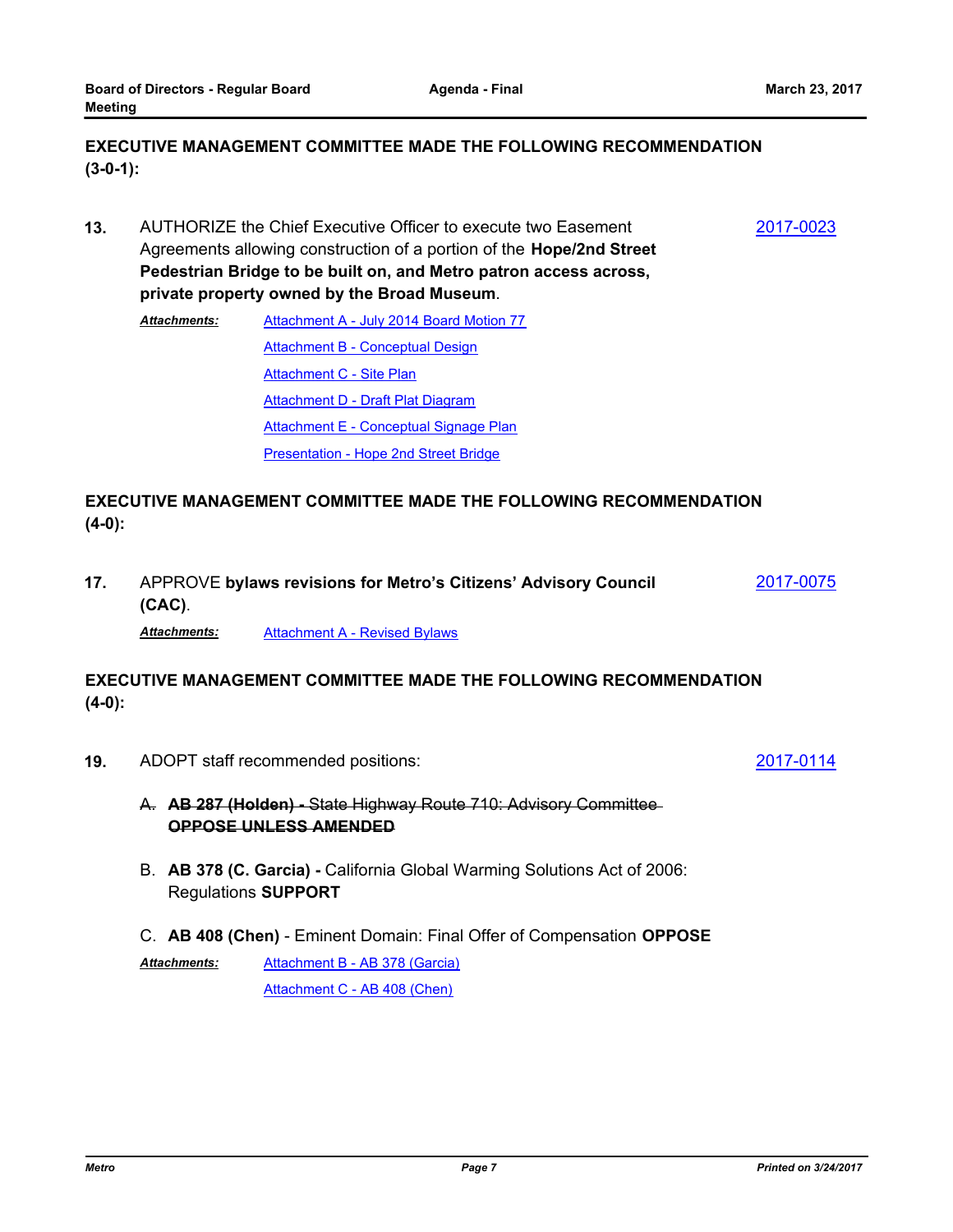## **EXECUTIVE MANAGEMENT COMMITTEE MADE THE FOLLOWING RECOMMENDATION (3-0-1):**

**20.** AWARD a cost plus fixed fee contract for Technical and Program  $\frac{2017-0149}{201}$  $\frac{2017-0149}{201}$  $\frac{2017-0149}{201}$ Management Support Services under Contract No. OP20113000 for the **P2000 Light Rail Vehicle Overhaul Program Consultant Support Services, to CH2M Hill, Inc.**, in the not-to-exceed amount of \$5,829,626 for a period of 55 months from issuance of a Notice-to-Proceed (NTP) for the overhaul of 52 Siemens P2000 LRVs, subject to resolution of protest(s), if any.

[Attachment A - Procurement Summmary 2017-0149 \(0805\)](http://metro.legistar.com/gateway.aspx?M=F&ID=0671df7a-23fb-48e5-a620-9b58123a4586.pdf) [Attachment B - DEOD Summary](http://metro.legistar.com/gateway.aspx?M=F&ID=5dfd25bc-76d5-43a4-9234-e1db327bfa7a.pdf) [Attachment C - P2000 LIGHT RAIL VEHICLES OVERHAUL PROGRAM CONS](http://metro.legistar.com/gateway.aspx?M=F&ID=ecb63e31-558e-4886-8ad9-4052bdadf0f3.pdf) *Attachments:*

## **EXECUTIVE MANAGEMENT COMMITTEE MADE THE FOLLOWING RECOMMENDATION (3-0):**

- CONSIDER: **21.** [2016-0881](http://metro.legistar.com/gateway.aspx?m=l&id=/matter.aspx?key=3677)
	- A. FINDING that compliance with PUC sections 130232 and 130233 does not constitute a method of procurement adequate for the operation of prototype equipment and herewith approves the procurement of prototype buses under PUC section 130236 without further observance of any provisions regarding contracts, bids, advertisement or notice;
	- B. APPROVING the **Advanced Transit Vehicle Consortium's (ATVC) Award and Execution of a non-competitive Contract No.OP29199 with BYD Motors, Inc. (BYD), for the purchase of five (5) prototype 60 foot articulated battery electric vehicles and charging equipment** at a firm fixed price of \$6,594,771, including applicable taxes;
	- C. AUTHORIZING the Contract Modification credit in the amount of \$3,000,000 under Contract No. OP33202790, with BYD, resulting from the buy-back of five (5) battery electric 40 foot vehicles delivered to Metro to be expended on the five prototype articulated battery electric vehicles in recommendation B; and
	- D. CLOSING project 201071 Bus Acquisition 30 Zero Emission/Super Low Emission and utilize unused funds from this project to establish a Life-of-Project (LOP) Budget of \$8,109,500 for project 201074, BYD 60 foot Articulated Zero Emission Bus.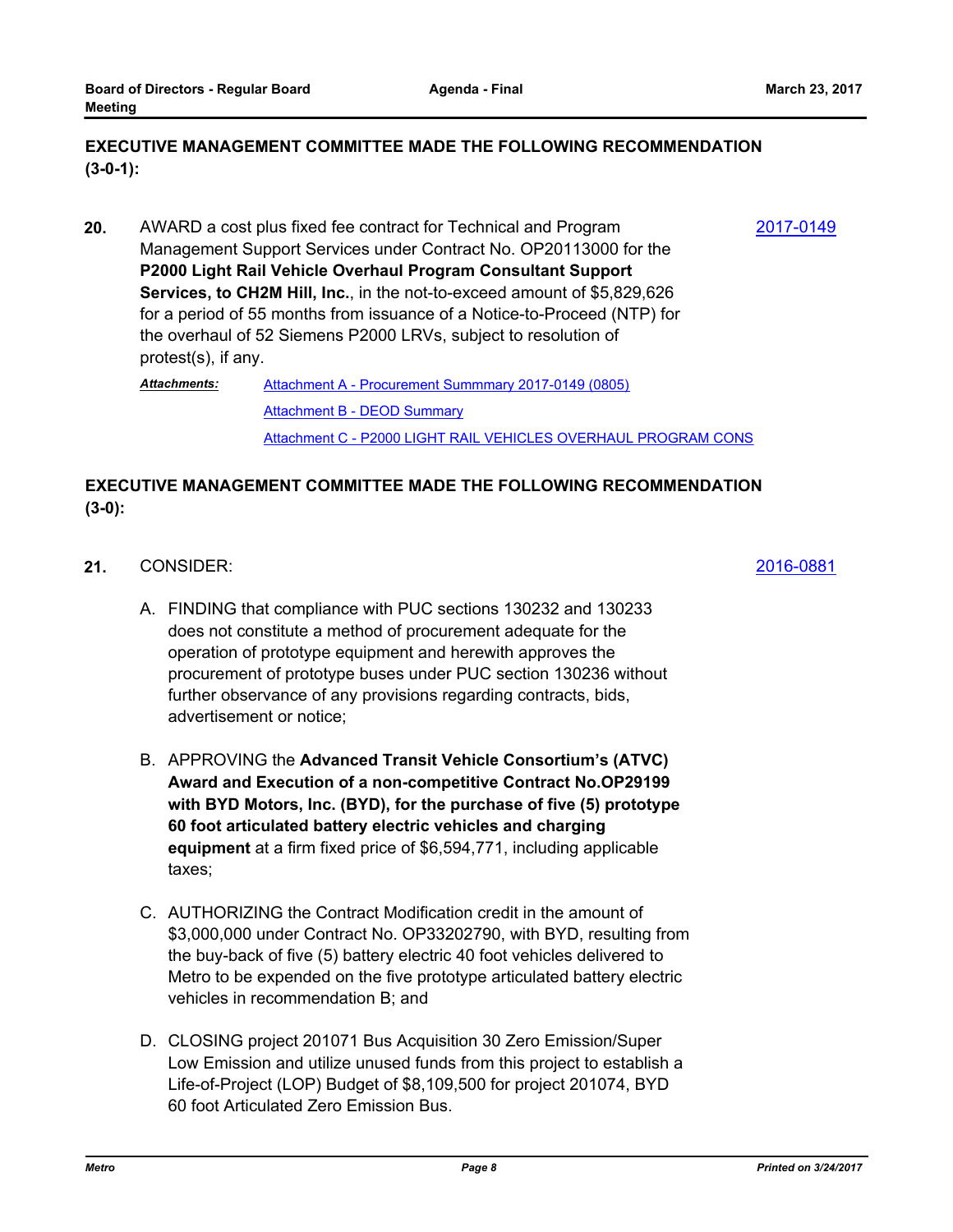(REQUIRES TWO-THIRDS VOTE)

**[Attachment A - Procurement Summary](http://metro.legistar.com/gateway.aspx?M=F&ID=69b0fc7c-2f44-40bf-a542-729e293d9e54.pdf)** [Attachment B - ATVC BR BYD ELECTRIC BUS BUY BACK PROPOSAL DATE](http://metro.legistar.com/gateway.aspx?M=F&ID=98cdab6f-71f5-4756-b8ef-14617b1c82dd.pdf) Attachment C - Motion by Directors Garcetti, Krekorian and Antonovich, Oct 27, [Attachment D - DEOD Summary](http://metro.legistar.com/gateway.aspx?M=F&ID=f3c0194f-136b-4422-83a6-01c7355eb238.pdf) *Attachments:*

## **EXECUTIVE MANAGEMENT COMMITTEE MADE THE FOLLOWING RECOMMENDATION (5-0):**

AUTHORIZE the Chief Executive Officer to award a five-year, indefinite **22.** [2016-0969](http://metro.legistar.com/gateway.aspx?m=l&id=/matter.aspx?key=3765) delivery/indefinite quantity Contract No. PS28069-2000, for **space planning/installation services and furniture**, to M3 Office, Inc., for a not to exceed amount of \$5,000,000 for the three-year base period, and \$1,000,000 for each of the two, one-year options, for a combined total of \$7,000,000 effective April 1, 2017, subject to resolution of protest(s), if any.

[Attachment A - Procurement Summary](http://metro.legistar.com/gateway.aspx?M=F&ID=eaa5463e-a8bd-4e8a-8537-c4ade0185fd3.pdf) [Attachment B - DEOD Summary](http://metro.legistar.com/gateway.aspx?M=F&ID=0fa8564a-b603-4ed3-800f-90ec29facff7.pdf) *Attachments:*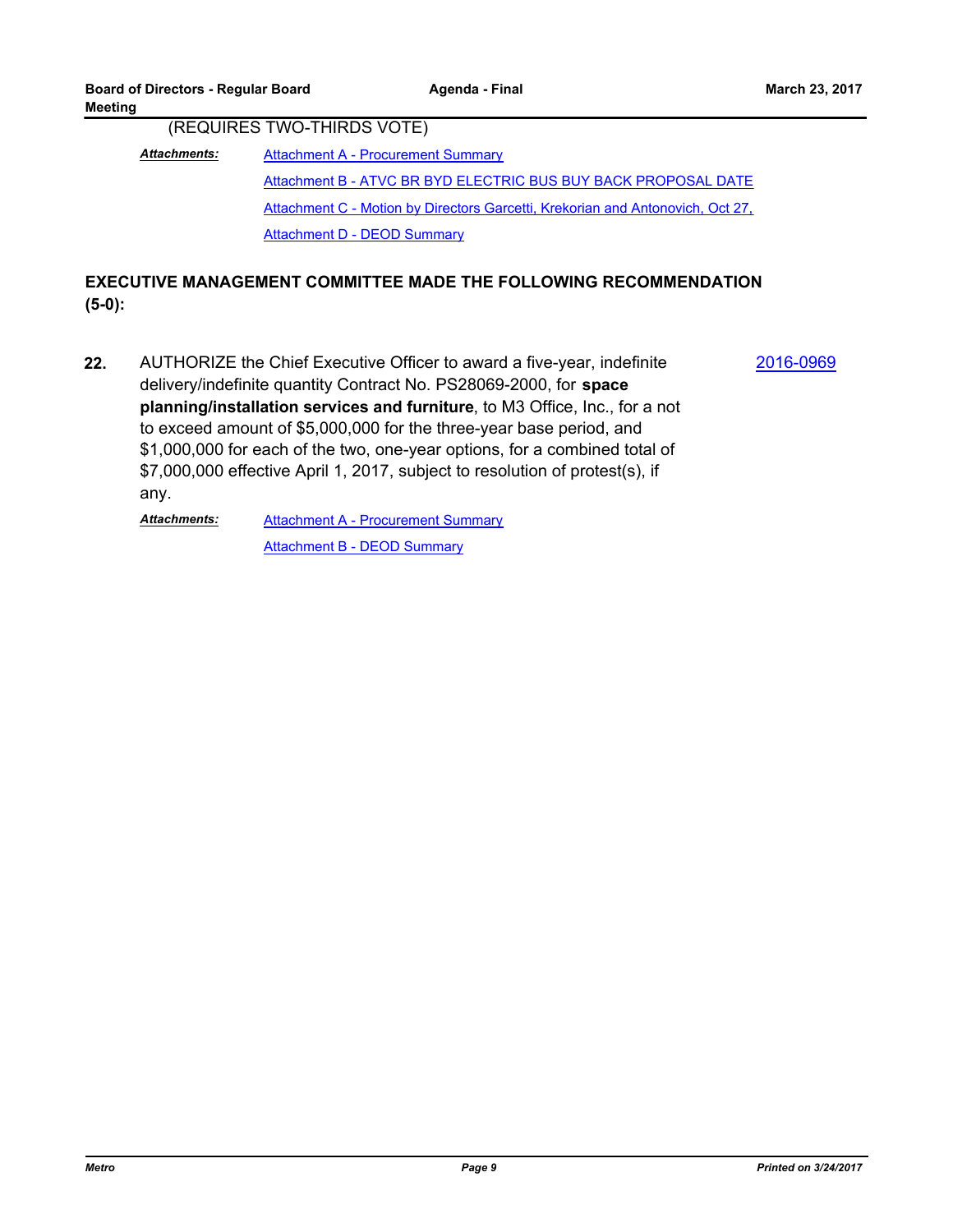## **NON-CONSENT**

| 1. |                                                         | SPECIAL Recognition of former Director Diane DuBois.                                                                                                                                                     | 2017-0189 |  |
|----|---------------------------------------------------------|----------------------------------------------------------------------------------------------------------------------------------------------------------------------------------------------------------|-----------|--|
| 3. |                                                         | 2017-0185<br>Report by the Chair.                                                                                                                                                                        |           |  |
| 4. | Report by the Chief Executive Officer.                  |                                                                                                                                                                                                          |           |  |
|    |                                                         | FINANCE, BUDGET AND AUDIT COMMITTEE RECOMMENDED (4-0):                                                                                                                                                   |           |  |
| 5. | <b>Program Evaluation (APE).</b><br><b>Attachments:</b> | RECEIVE AND FILE report on FY2018 Program Management Annual<br>Attachment A - FY18 Annual Program Evaluation (APE) Presentation                                                                          | 2017-0047 |  |
|    | <b>RECOMMENDATION (3-0):</b>                            | PLANNING AND PROGRAMMING COMMITTEE MADE THE FOLLOWING                                                                                                                                                    |           |  |
| 9. | <b>CONSIDER:</b>                                        |                                                                                                                                                                                                          | 2016-0835 |  |
|    | <b>Technical Study;</b>                                 | A. RECEIVING AND FILING update on Vermont BRT Corridor                                                                                                                                                   |           |  |
|    |                                                         | B. APPROVING the findings and recommendations from the North<br>Hollywood to Pasadena Bus Rapid Transit (BRT) Technical Study;                                                                           |           |  |
|    |                                                         | C. APPROVING advancement of the North Hollywood to Pasadena<br>BRT corridor into environmental review; and                                                                                               |           |  |
|    | environmental review.                                   | D. APPROVING initiation of a technical study for the North San<br><b>Fernando Valley BRT Improvements Project preceding</b>                                                                              |           |  |
|    | <b>Attachments:</b>                                     | Attachment A - July 24, 2014 Board Motion<br>Attachment B - October 23 2014 Board Motion<br><b>Attchment C - North Hollywood to Pasadena BRT PowerPoint</b><br>Attachment D - June 23, 2016 Board Motion |           |  |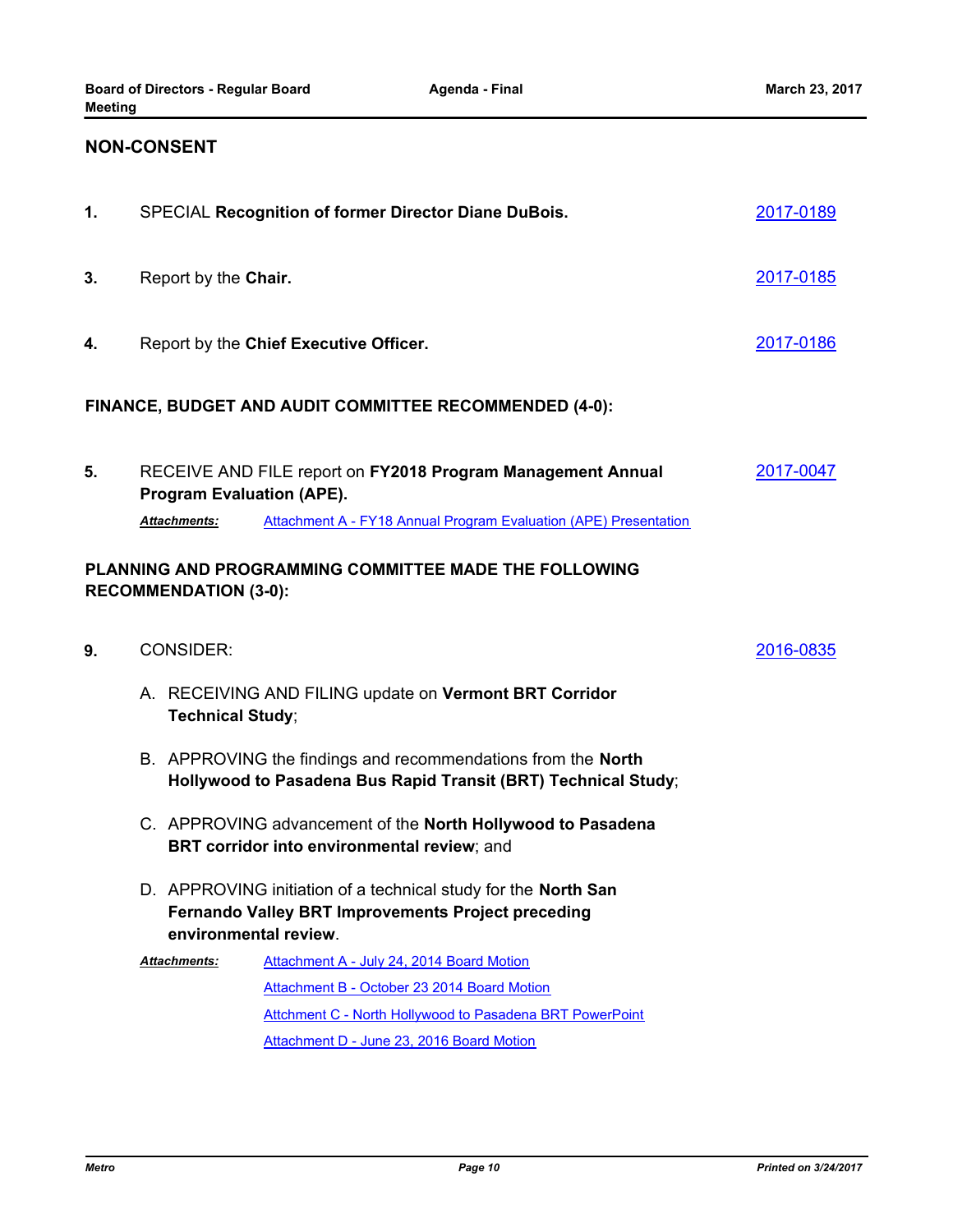- **WITHDRAWN:** CONSIDER **Motion by Directors Solis, Fasana and 9.1.** [2017-0192](http://metro.legistar.com/gateway.aspx?m=l&id=/matter.aspx?key=4002) **Barger** that the Board direct the CEO to conduct a cooperative technical study with Foothill Transit to:
	- A. Establish an electric bus rapid transit route(s) (e.g. Ramona Blvd., Valley Blvd., Amar Rd., Temple St., etc.) that connect major destinations (i.e. employment centers, educational institutions, downtown areas, etc.) from the El Monte bus station to the Eastern region of the San Gabriel Valley;
	- B. Identify and provide recommendations to develop and/or improve transit/mobility hubs at strategic locations along the route(s); and
	- C. The study shall include, but not limited to capital and operational requirements, funding strategy, implementation timeline and opportunities to coordinate with related projects along the identified route(s).

**FURTHER MOVE** that staff report back within 120 days with the necessary next steps to implement this motion.

#### CONSIDER: **26.** [2017-0146](http://metro.legistar.com/gateway.aspx?m=l&id=/matter.aspx?key=3956)

- A. APPROVING the award of and authorize the Chief Executive Officer to execute a cost-plus fixed fee Contract No. AE66758000 to perform preliminary engineering and complete final design for the **Core Capacity Enhancements at Division 20 for a Portal Widening and Turnback Facility** to T.Y. Lin International, Inc., in an amount not-to-exceed \$10,265,661, subject to resolution of any protests;
- B. AUTHORIZING Contract Modification Authority in the amount of \$2,053,132 (20% of the not-to-exceed contract award value) and authorize the CEO to execute individual Contract Modifications within the Board approved Contract Modification Authority;
- C. INCREASING anticipated expenditures and authorization from \$3.5M to \$17.2M to include contract amounts and modification authority requested in A and B, and Metro staff support costs through Final Design;
- D. ENTERING into Letters of No Prejudice (LONP) with the State of California as needed to ensure the eligibility of reimbursement of State funds for design work required to begin before State funds are available;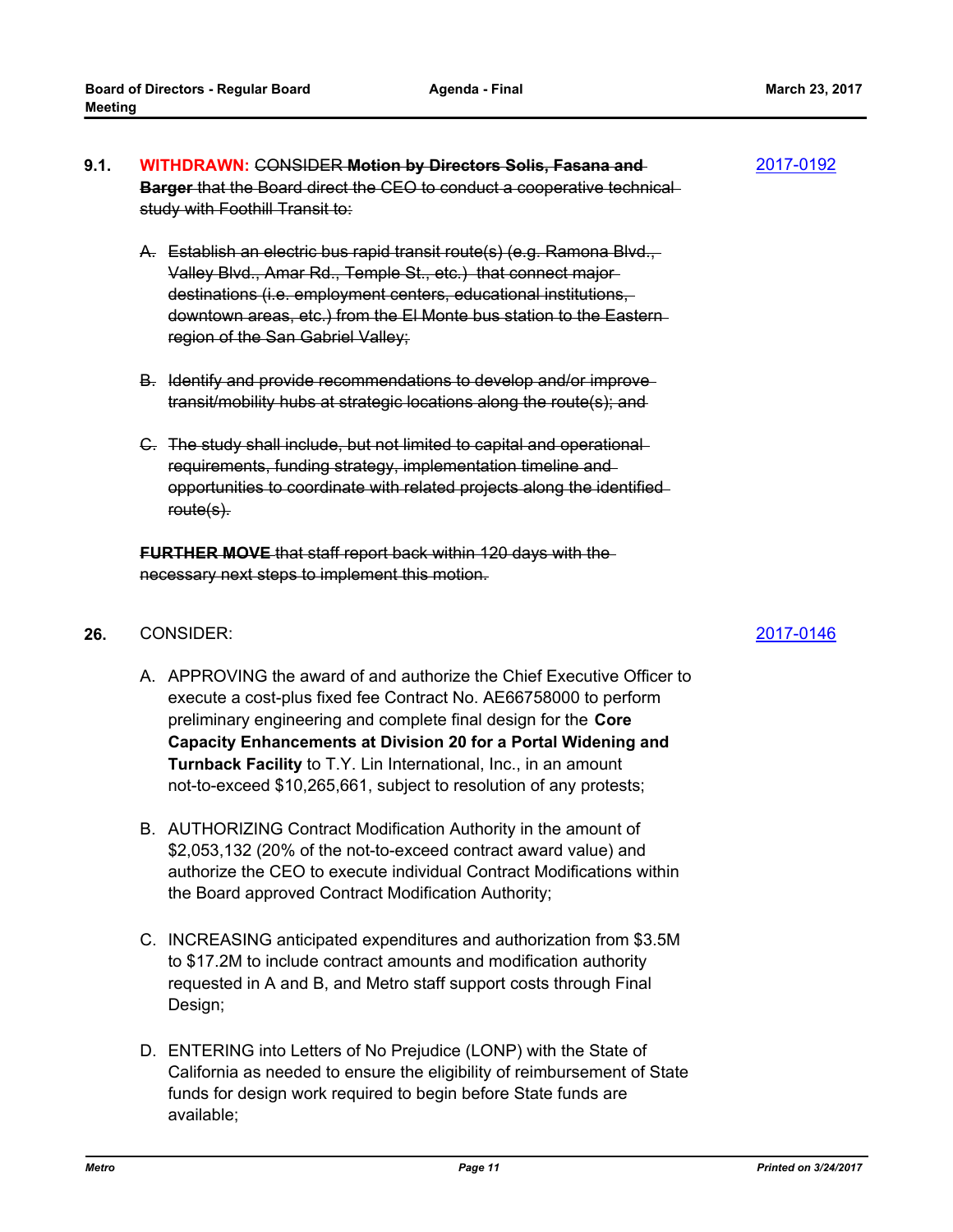- E. FINDING the Division 20 Portal Widening and Turnback Facility is exempt from the California Environmental Quality Act (CEQA) pursuant to Public Resources Code Section 21080, subdivision (b) (10);
- F. ADOPTING the Final Initial Study/Mitigated Negative Declaration (IS/MND) for the Division 20 Portal Widening and Turnback Facility, and the recommended Mitigation Monitoring and Reporting Program (MMRP) of the Final IS/MND; and
- G. ASSURING that the final design in this action preserves the ability to construct a potential future station in the vicinity of 6th Street in the Arts District.

| <b>Attachments:</b> | Attachment A - Procurement Summary Div 20.pdf                             |
|---------------------|---------------------------------------------------------------------------|
|                     | Attachment B - DEOD Summary.pdf                                           |
|                     | Attachment C - Div 20 Portal Widening Turnback.pdf                        |
|                     | Attachment D - Motion Downtown Los Angeles Arts District Connectivity.pdf |

#### CONSIDER: **27.** [2017-0087](http://metro.legistar.com/gateway.aspx?m=l&id=/matter.aspx?key=3897)

- A. HOLDING a public hearing on the proposed Resolution of Necessity; and
- B. ADOPTING the **Resolution of Necessity authorizing the commencement of an eminent domain action to acquire Parcels HS-2701 (APN 4013-008-008) and HS-2701-1 (APN 4013-007-32, 022, 021 and 029)**, consisting of the real property and site improvements (hereinafter the "Property").

(REQUIRES TWO-THIRDS VOTE)

[Attachment A- Site Plan](http://metro.legistar.com/gateway.aspx?M=F&ID=03cc9155-2a73-4306-ae5e-a16e678c350b.pdf) [Attachmnet B- Staff Report](http://metro.legistar.com/gateway.aspx?M=F&ID=86f1ecb1-f133-4202-864f-0197f18bb098.pdf) **[Attachment C- Resolution of Necessity](http://metro.legistar.com/gateway.aspx?M=F&ID=8a35b05f-75d3-4224-a284-9fec8822d501.pdf)** *Attachments:*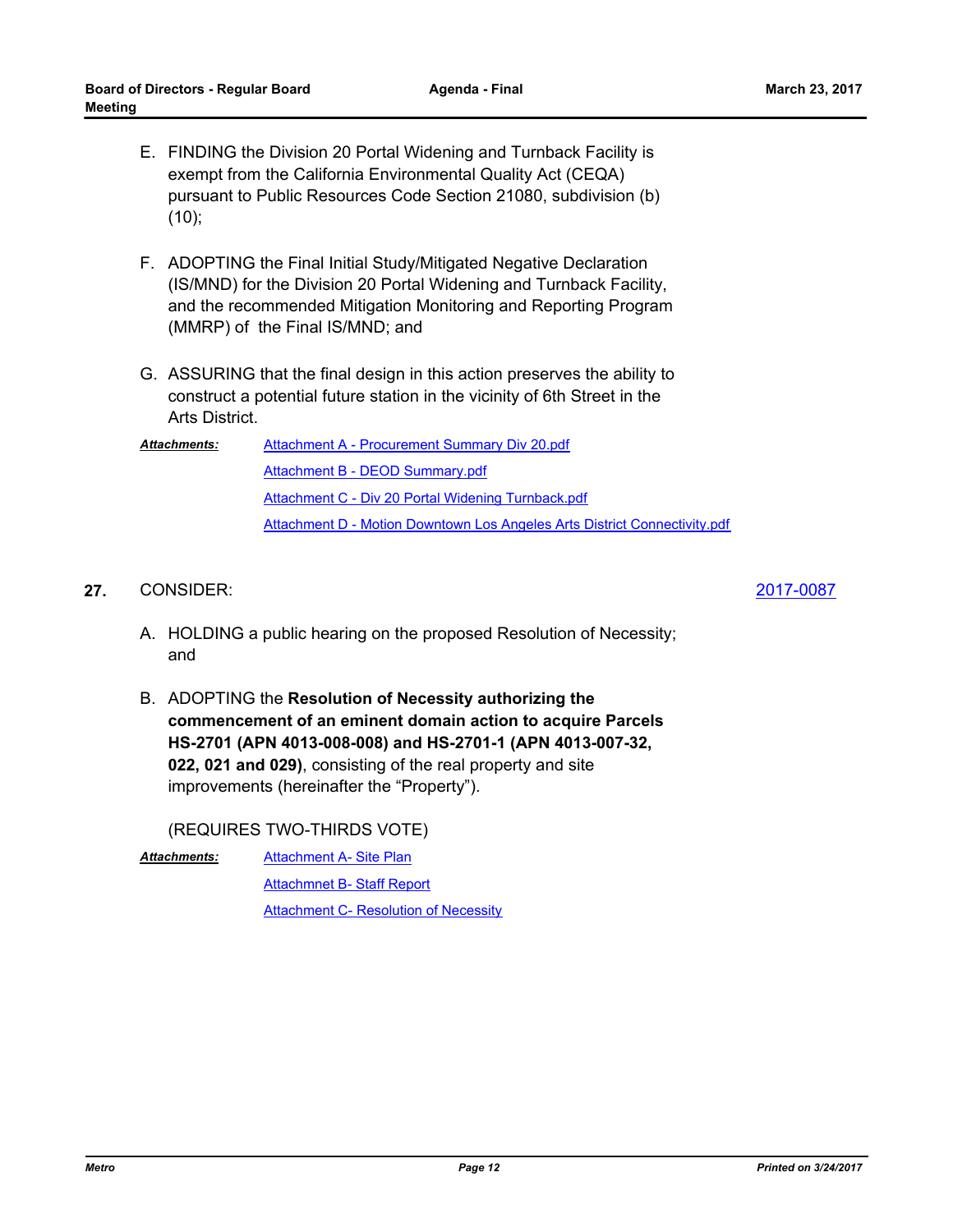- CONSIDER: **28.** [2017-0121](http://metro.legistar.com/gateway.aspx?m=l&id=/matter.aspx?key=3931)
	- A. APPROVING the recommended Alternative 2 with six Regional Rail run-through tracks and two High Speed Rail run-through tracks (also referred to as "6+2 Run Through Tracks" Alternative) to be carried forward in the California Environmental Quality Act (CEQA) Draft Environmental Impact Report (EIR) and National Environmental Policy Act (NEPA) Draft Environment Impact Statement (EIS) and continue to evaluate Alternatives 1, 3 and 4 as reasonable alternatives in the Draft EIR/EIS;
	- B. AUTHORIZING the Chief Executive Officer (CEO) to execute Modification No. 4 to Contract No. PS2415-3172, with **HDR Engineering, Inc., for Link Union Station (Link US)** to provide advanced engineering for the run-through tracks and environmental and preliminary engineering services for the expansion of Link US to connect the Link US project with Patsaouras Transit Plaza to the east and the historic Union Station to the west, increasing the total contract value by \$13,761,273, from \$48,279,357 to a not to exceed amount of \$62,040,630;
	- C. AUTHORIZING the CEO to increase Contract Modification Authority (CMA) in the amount of \$1,376,127, increasing the total CMA amount from \$2,980,588 to \$4,356,715;
	- D. AUTHORIZING the Chief Executive Officer to execute a funding agreement with California High-Speed Rail Authority (CHSRA) in the amount of \$3,726,102 for project development work related to Contract Modification No. 4; and
	- E. APPROVING an amendment to increase the FY17 fiscal year budget in the amount of \$9,200,000 for the LINK US Project in Cost Center 2145.

| <b>Attachments:</b> | <b>Attachment A - Procurement Summary</b>                                    |
|---------------------|------------------------------------------------------------------------------|
|                     | Attachment B - Contract Modification Change Order Log                        |
|                     | Attachment C - DEOD Summary                                                  |
|                     | Attachment D - Mod 4 Study Areas                                             |
|                     | <b>Attachment E - Alternative Overviews</b>                                  |
|                     | <b>Attachment F - Third Party Cost and SOURCES AND USEs OF FUNDS</b>         |
|                     | Attachment G - Link US Letter                                                |
|                     | Presentation - Link Union Station Metro Board Presentation March 23, 2017.pd |
|                     |                                                                              |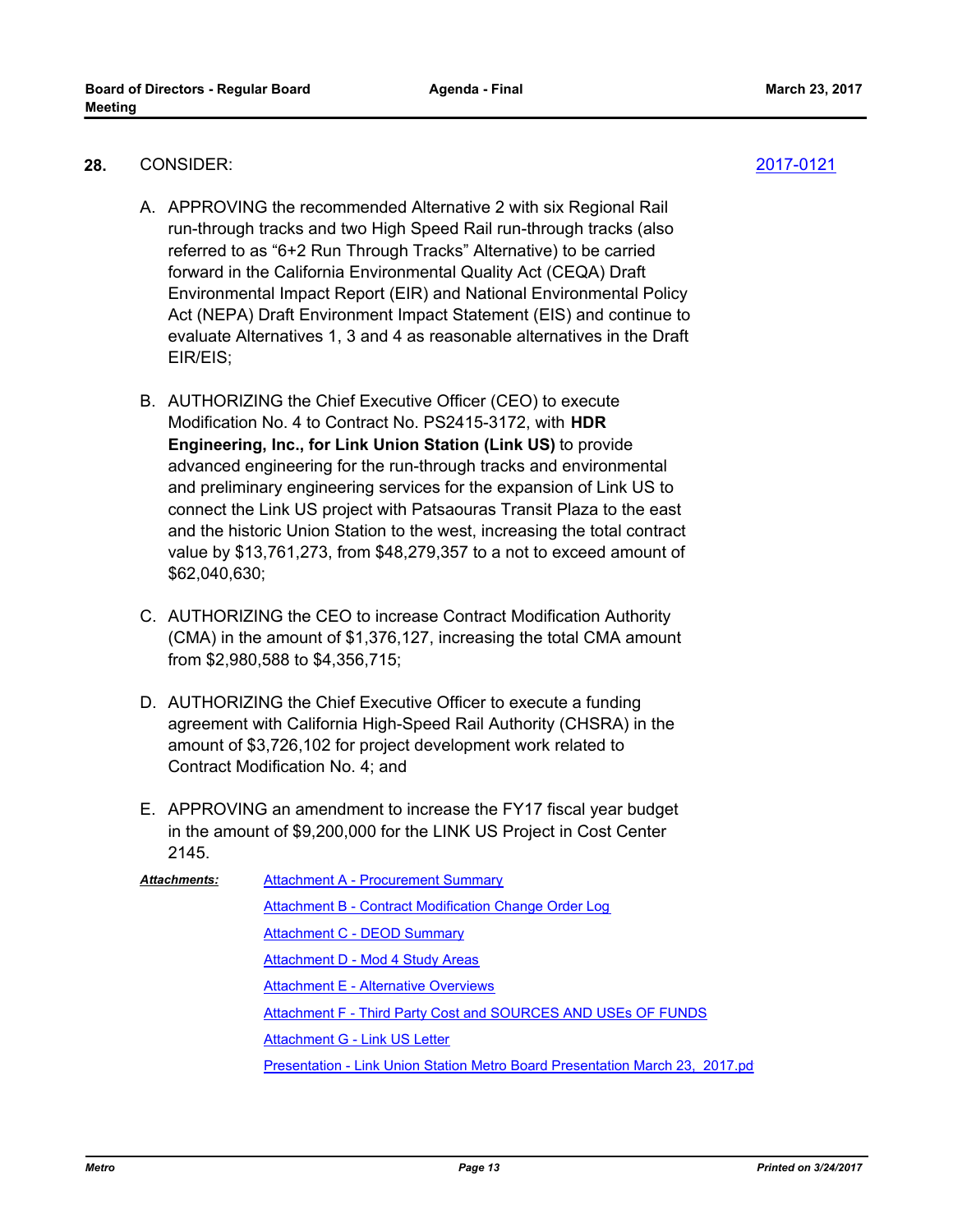#### ADOPT staff recommended position: **29.** [2017-0187](http://metro.legistar.com/gateway.aspx?m=l&id=/matter.aspx?key=3997)

**AB 17 (Holden)** - Transit Pass Program: Free or Reduced-Fare Transit Passes **SUPPORT**

*Attachments:* [Attachment A - AB 17 \(Holden\)](http://metro.legistar.com/gateway.aspx?M=F&ID=cad11afd-303b-4cc9-9e35-1248bde9ea81.pdf)

## **30. GENERAL PUBLIC COMMENT**

## **END OF NON-CONSENT ITEMS**